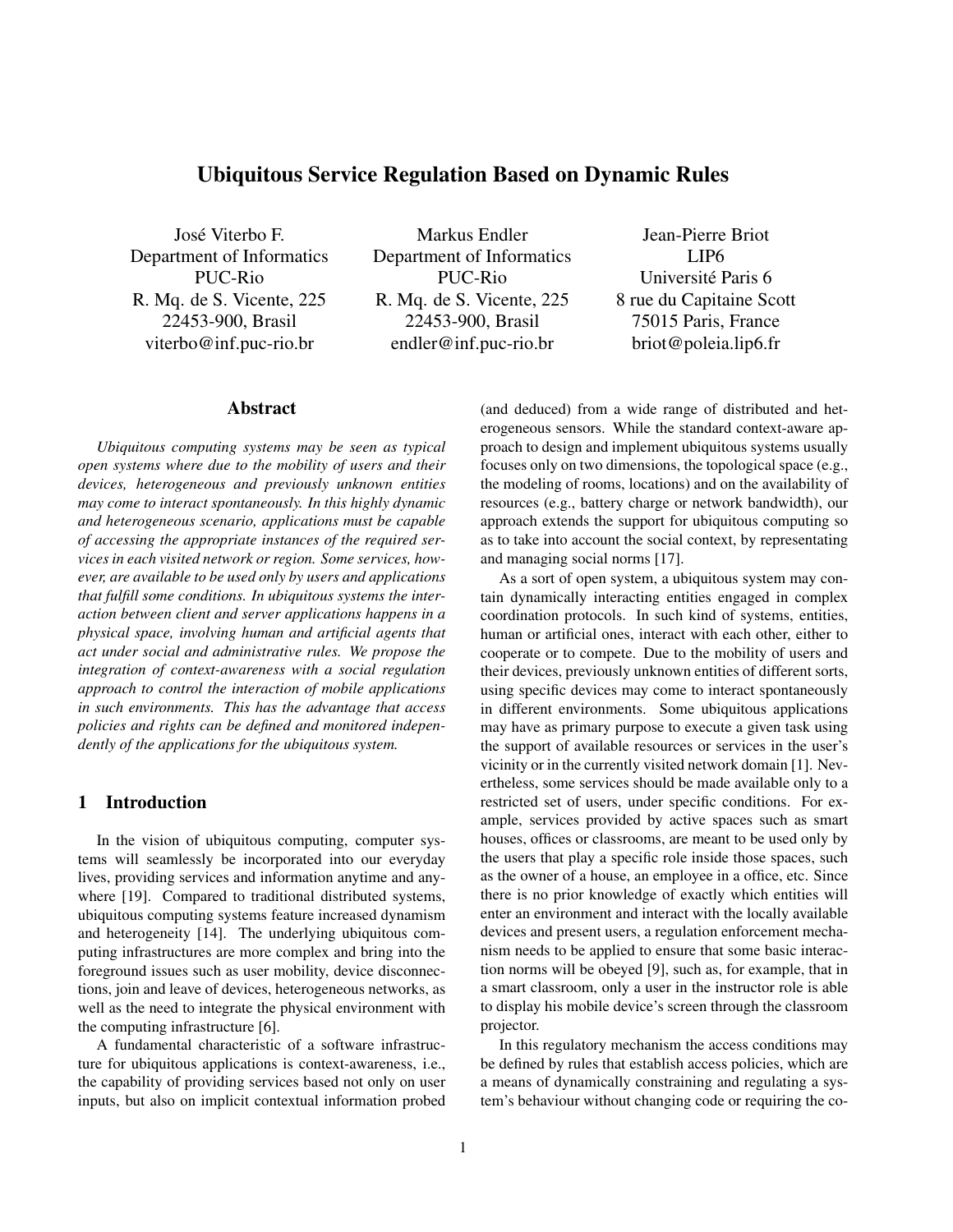operation of the components being governed. Policy-based approaches have many benefits, including reusability, efficiency, extensibility, context-sensitivity, verifiability, support for both simple and sophisticated components, protection from poorly designed, buggy, or malicious components, and reasoning about component behavior [16].

This work proposes a system that applies regulatory mechanisms to coordinate the interaction among client/server applications in a ubiquitous computing scenario. In our approach, the policies are described by rules correlating some context variables of an application, and the regulation service auto-detects the permissions for the clients to access a service independently from any synchronous query. The next section presents a motivating scenario. Section 3 describes the basic concepts. In Section 4, we present our approach In Section 5, we describe a case study based on the proposed scenario. Finally, Section 7 brings the conclusions about the proposed system.

## 2 Scenarios

As a typical scenario to exemplify our approach, we consider two universities in two different countries, for instance, PUC-Rio, in Brazil, and LIP6, in France. We assume that these organizations have a positioning/location service for detecting the symbolic location of a user (i.e. her mobile device), such as the one developed in the middleware MoCA [12]. At these two universities there would be several atomic spaces, which are the smallest symbolic areas distinguishable by the location service such as classrooms, laboratories, seminar rooms, offices, corridors, etc. Although each of these spaces corresponds to a different geographical region, some of them have similar uses. People visiting these spaces are assumed to have a well defined role in the corresponding organizations, e.g. a lecturer, a student or an administrative staff member, a temporary visitor from another institution, or even an unknown visitor.

In the proposed scenario, which involves an *active learning environment*, we further assume that some classrooms and seminar rooms are equipped with several multimedia and portable devices, as well as several applications that enable a rich and interactive learning experience among instructors and students, such as the Active Classrooms at PUC-Rio. Each person in this scenario carries a mobile device with a wireless LAN interface and capable of executing applications that access different services, some of which may be subject to location-based and administrative regulation. For instance, when a lecturer enters an active classroom at his university, he can use a specific client application running on his mobile device to access a *slide presentation service* running on a server executing on a (static) host within that same place. In this case, the authorization to use the service would depend on detecting the user's presence in the classroom and then checking if she has the role of a lecturer in the corresponding institution. Conversely, such authorization would not be granted to a student or visitor.

As another application, we consider a *chat application* suitable for experimental classes, where a server executing on the mobile device of the lecturer makes it possible for the students to interact with each other (and with the lecturer) through a chat client for a "silent" exchange of ideas. But the chat should be available only when they are within the same classroom, and as soon as a user leaves the room the service should become unavailable for her. A user identified as a visiting student from another university would be able to use the service, but not a user identified as an unknown visitor. In this case, the service access authorization for the users would result first from detecting that the user running the service is in a given room, then that the users are in the same place and that they play the role of students or visiting students in that institution.

## 3 Basic Concepts

We believe that a regulation mechanism shall be useful for controlling the interactions among entities in a ubiquitous system. While users carrying mobile devices walk through different spaces of an organization, applications executing on their devices will have to interact with different services, each subject to specific restrictions, such as the ones presented in the scenario of Section 2. In our approach we use the MoCA architecture [11] for providing the context information regarding the computing environment and the device's location. We created an ontology for describing context information involving not only aspects of the topology and the resources but also social aspects, such as organizational features, roles and personal preferences. We chose the SWRL ontology [4] for representing the rules that set the conditions for having access to services. The main reason was that it uses description logics, allows the definition of variables and has some powerful pre-defined expressions (built-ins) adequate to describe context conditions.

#### 3.1 The MoCA Architecture

MoCA architecture provides support for developing and executing distributed context-aware applications, particularly those that comprise mobile devices interconnected through wireless infrastructured LANs (802.11b/g). The services provided by MoCA support the collection, distribution and processing of context information acquired directly from the mobile devices or inferred through context services. Among then, the Context Information Service (CIS) is responsible for managing the information about the availability of resource of the devices involved, such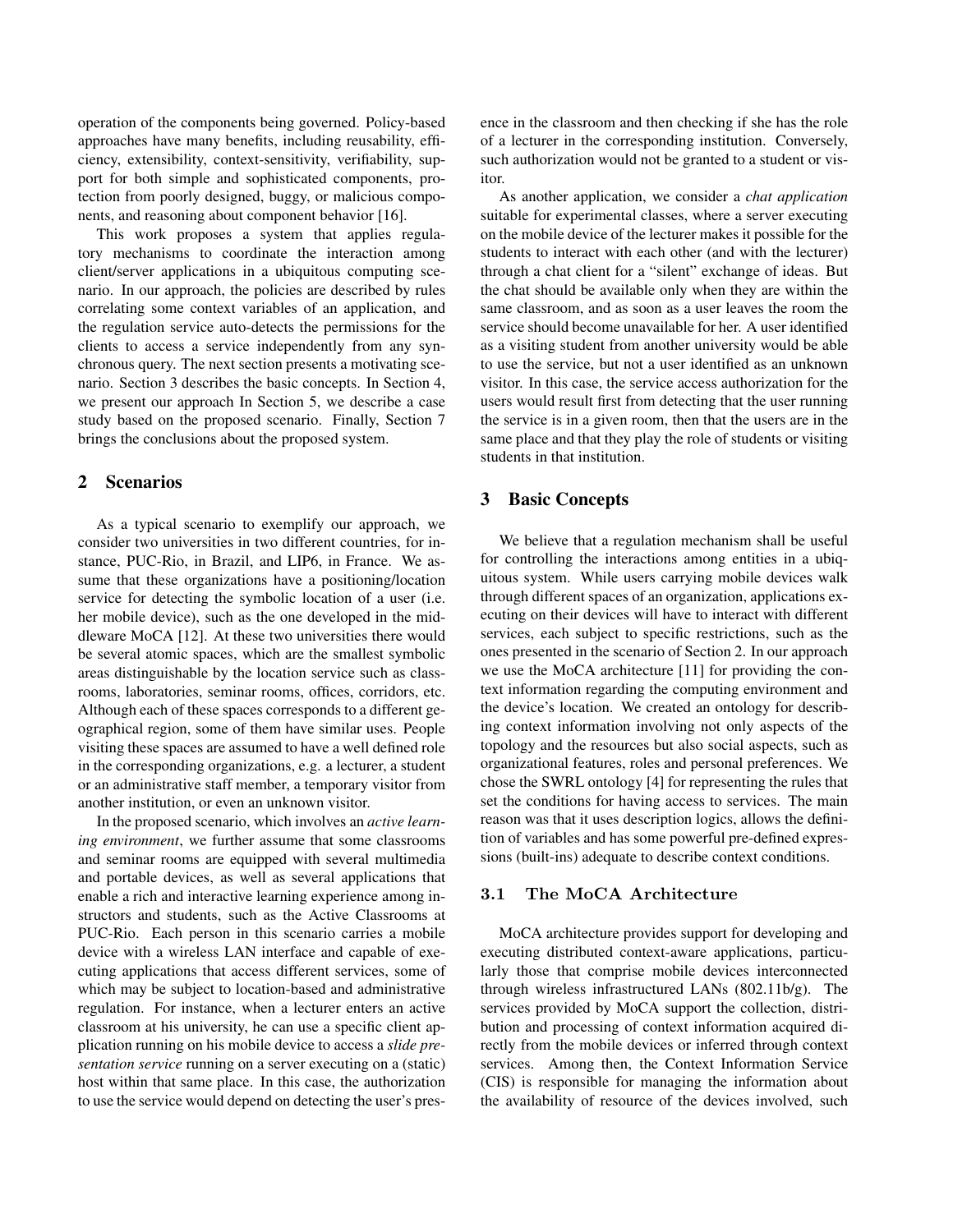

**Figure 1. MoCA generic ontology**

as free memory or battery charge. The Location Inference Service (LIS) is responsible for inferring the location of a mobile device from the information about RF signal patterns collected from reference points [8]. Besides context management, CIS and LIS also implement context monitoring, allowing clients to register their interest in specific context states (involving one or several context variables) modeled as logical expressions, and to be asynchronously notified whenever the corresponding context-expression is satisfied [12]. This functionality reduces the cost to build client applications, since they are relieved from managing the context information delivery.

## 3.2 The MoCA Ontology

The use of ontologies to represent context information in a ubiquitous system has not only the advantadge of enabling the reuse and sharing of common knowledge among several applications [13], but also of allowing the use of logic reasoning mechanisms to deduce high-level contextual information [18]. We based our meta-ontology on the DynaCROM [3] generic ontology. This ontology considers three basic concepts: Environment, Organization and Role, that represent separate contextual scopes. We have extended this ontology to comprise three new concepts: Device, Person and Application.

In our approach, while the Environment concept has a topological semantics and Device represents each computational device with its resources (e.g. battery level, memory available), Organization, Role, Person and Application concepts represent the social aspects. The Environment describes physical spaces, places such as buildings or rooms, and subclasses of Environment may describe specific kinds of spaces that are common to different organizations, such as a classroom, for example. Device describes the characteristcs of the computational devices. Its mandatory subclasses are Mobile Device, which may comprise subclasses such as PDA, Smartphone, etc, and Fixed Device, that may describe a stationary host. The Organization describes some social structure or institution, like a university, that may have as subclass a department, for example. Organization describes institutions and their particular aspects. Role describes some social or professional function attached to a given individual while Person describes the personal characteristcs and preferences of a individual. Finally, Application comprises the aspects related to the software agents.

In each case, for describing a particular domain, the generic ontology has to be instantiated, with the definition of specific individuals for thet domain, and may extended with the definition of appropriate suclasses. For example, we can think of University and High School as subclasses of Organization, and PUC-Rio as an individual that is an instance of the subclass University. Or Country and City as subclasses of Environment, and Brazil or France as instances of the subclass Country. Organization and Environment concepts are orthogonal and may be intertwined, i.e, arbitrary relationships between subclasses and instances of the basic classes may be defined freely. For example, we may think of a classroom 511 (Environment instance) at PUC-Rio (Organization instance), in Brazil (Environment instance), and a classroom 534 (Environment instance) at LIP6 (Organization instance), in France (Environment instance). A Role may also have subclasses that indicate some special kind of social role valid across organizations and en-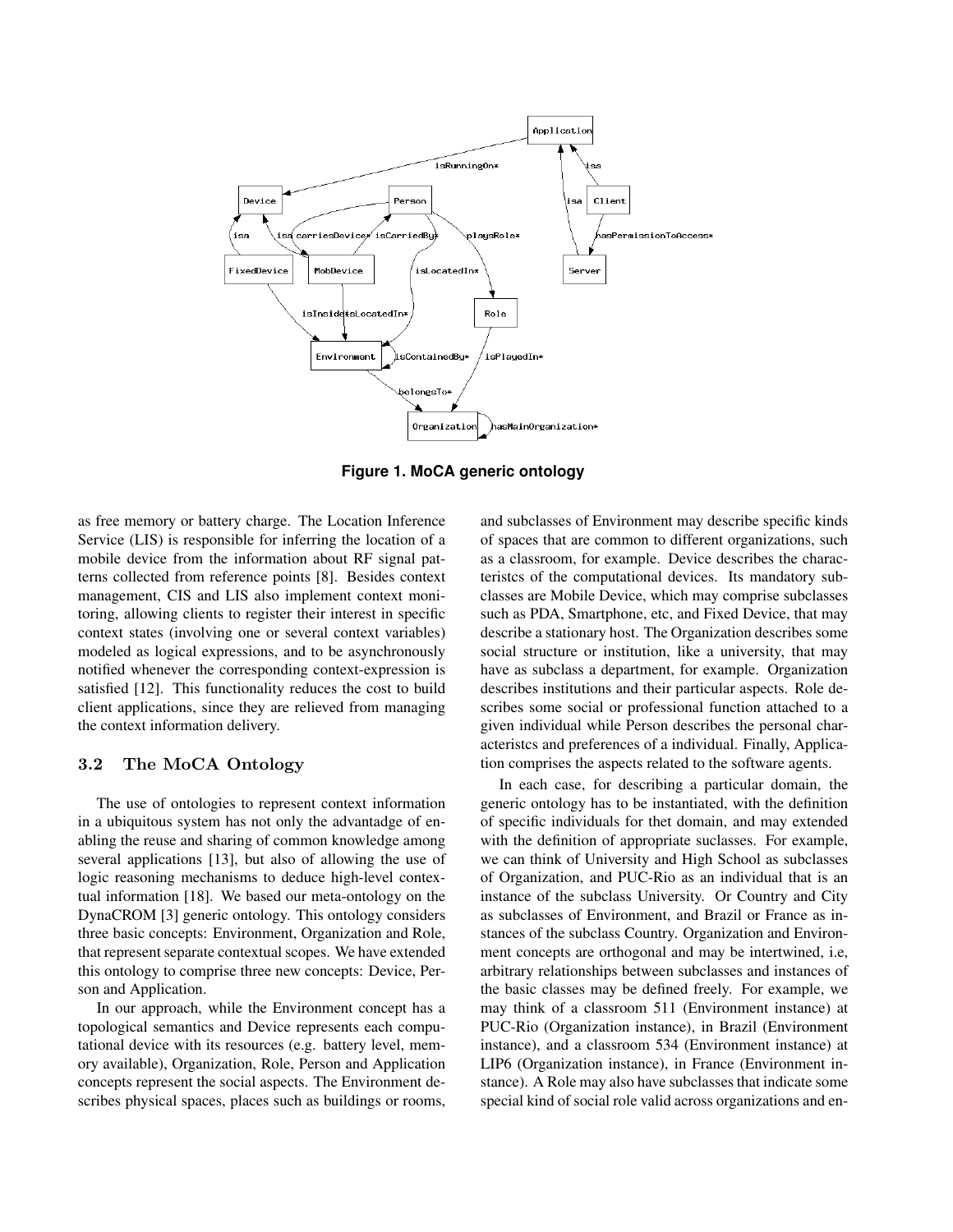vironments. Person and Application concepts represent the human and software agents that interact in a given envirorment. For example, Marie (Person instance), who is a student (Role instance) from LIP6, may be visiting PUC-Rio and attending a meeting at classroom 511. She carries an HP smartphone (Device instance), running a browser (Application instance).

## 3.3 SWRL

For representing the rules of access to services, we choose the Semantic Web Rule Language (SWRL) because, as it uses description logics, it allows a straightforward description of information derived from classes and properties of an ontology. Besides, it allows the definition of variables and has some pre-defined expressions (built-ins) that are particularly useful for describing context conditions [4]. SWRL allows users to write rules to reason about OWL individuals and to infer new knowledge about those individuals. It extends the set of OWL axioms to include Horn-like rules, that then can be combined with an OWL knowledge base. The proposed rules are of the form of an implication between an antecedent (body) and consequent (head). The intended meaning can be read as: whenever the conditions specified in the antecedent holds, then the conditions specified in the consequent must also hold. Both the antecedent (body) and consequent (head) consist of zero or more atoms. Multiple atoms are treated as a conjunction. Atoms in these rules can be of the form  $C(x)$ ,  $P(x,y)$ , sameAs(x,y) or differentFrom(x,y), where C is an OWL description, P is an OWL property, and x,y are either variables, OWL individuals or OWL data values. SWRL does not support negated atoms or disjunction. Using an informal description logic notation, in the form *"antecedent"* ⇒ *"consequent"*, an example of a rule asserting that the composition of playsRole and isPlayedIn properties implies the worksIn property would be written as:

#### $Person(?x) \wedge playsRole(?x,?y) \wedge isPlayedIn(?y,?z) \Rightarrow worksIn(?x,?z)$

In the above rule, variables were indicated using the standard convention of prefixing them with a question mark (e.g., ?x). The execution of this rule would cause the addition of the worksIn binary property to all OWL individuals related by the property playsRole to another individual which is related by the property isPlayedIn to another individual. In practice, an XML syntax is used to represent these rules, which then can be stored in OWL text files. Using this representation, the same example rule would be represented as in Code1.

As a particularly useful feature, SWRL includes a set of built-in predicates that allow to describe the relation of variables with concrete domains, such as integers and strings.

Built-ins may occur in the body of a rule and have a predefined logical meaning (a fixed interpretation, such as comparison operators  $\langle , \rangle = , \neq ,$  etc) and can be considered as dynamically evaluated predicates.

Room(?x) ∧ hasTemperature(?x,?y) ∧ lessThan(?y,15)  $\Rightarrow$  ColdRoom(?x)

As an example, the execution of the above rule would cause the addition of the ColdRoom unary property to all OWL individuals with a given individual as temperature which has value less than 15 degrees.

| Code 1: Rule description                                                          |
|-----------------------------------------------------------------------------------|
| $<$ ruleml:imp $>$                                                                |
| <ruleml:rlab ruleml:href="#example1"></ruleml:rlab>                               |
| <ruleml:body></ruleml:body>                                                       |
| <swrlx:binarypropertyatom swrlx:property="playsRole"></swrlx:binarypropertyatom>  |
| $\langle$ ruleml:var $\rangle$ x $\langle$ ruleml:var $\rangle$                   |
| <ruleml:var>y</ruleml:var>                                                        |
|                                                                                   |
| <swrlx:binarypropertyatom swrlx:property="isPlayedIn"></swrlx:binarypropertyatom> |
| $\langle$ ruleml:var $\rangle$ y $\langle$ /ruleml:var $\rangle$                  |
| <ruleml:var>z</ruleml:var>                                                        |
|                                                                                   |
| $\langle$ /ruleml:body>                                                           |
| <ruleml:head></ruleml:head>                                                       |
| <swrlx:binarypropertyatom swrlx:property="worksIn"></swrlx:binarypropertyatom>    |
| <ruleml:var>x</ruleml:var>                                                        |
| <ruleml:var>z</ruleml:var>                                                        |
|                                                                                   |
| $\langle$ /ruleml:head $\rangle$                                                  |
| $\langle$ /ruleml:imp $>$                                                         |
|                                                                                   |

## 4 Proposed Approach

This work proposes a regulation mechanism to be used to control the interactions among entities in ubiquitous systems, where client applications running on mobile devices interact with different entities, each responsible for a given set of services constrained to a given environment. For that sake, it is necessary to formalize the description of rules and that provides a flexible and easy-to-operate mechanism to support the regulation of interacting applications. That mechanism should also permit that rules be created, deleted and modified at runtime [2]. By making explicit the service access rules in a ubiquitous environment and keeping them separate from the implementation of the service itself, we obtain several advantages. First, we make simpler both the rules and the service implementations. Second, we facilitate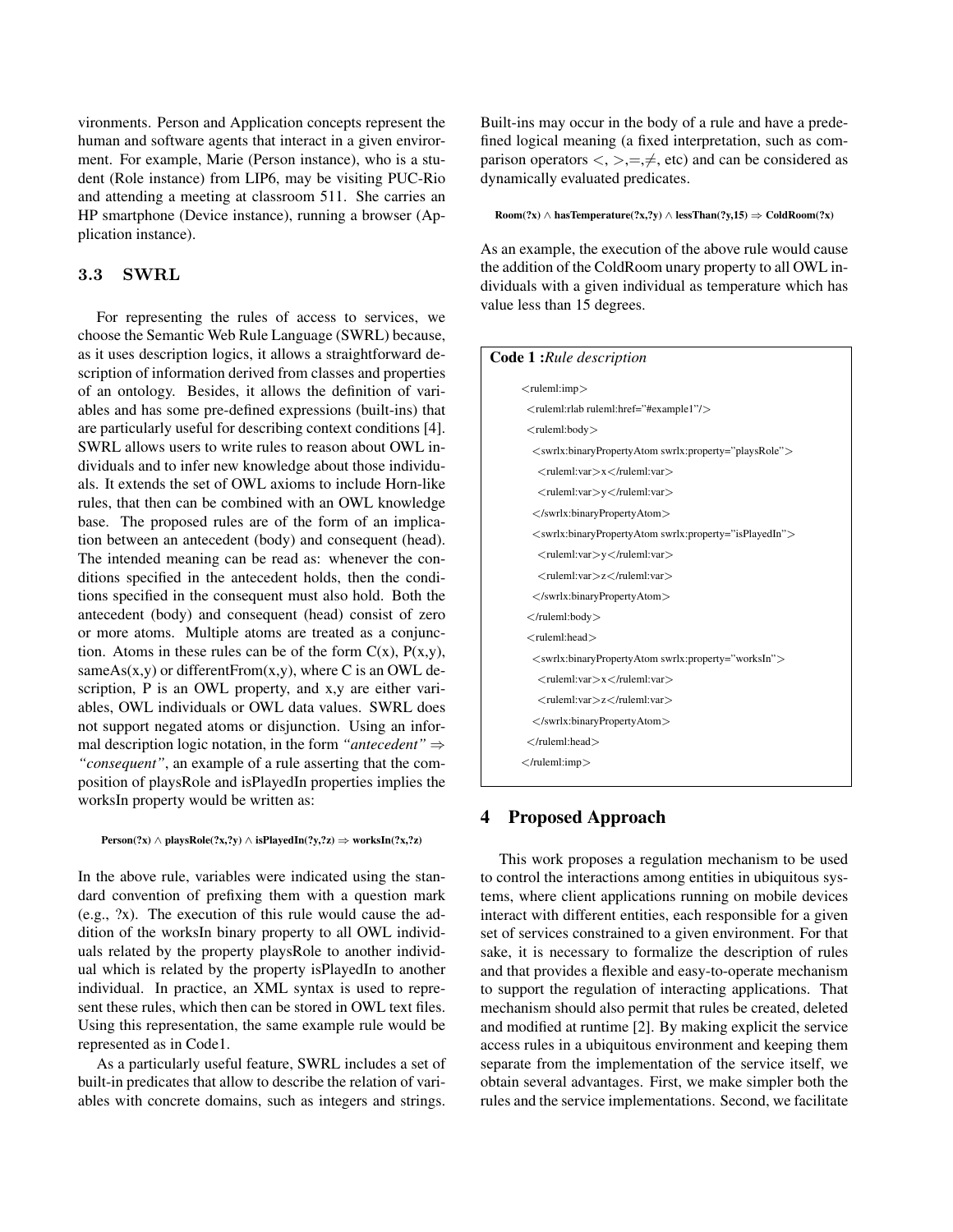the rule management independent of services. Third, when visiting different domains, that is, environments where the type of information probed from from sensors may be different, or in an evolutionary scenario [10], where new types of context are added, or the underlying context model is changed, rules may be more easily adapted to the new situation.

In general, regulation can take two forms. In the first approach, applications use the information about current norms (norms may dynamically change depending on the location, role, etc.) as an additional criterium to trigger their own events. In the second approach, applications are considered black boxes and an external mediation mechanism enforces that all the interactions with the services follow the norms. We chose the second approach, associating access rules to each service available in a ubiquitous system and providing a regulatory service that monitors the context information of each entity in that system, granting access to services only for those clients that meet the necessary conditions.

We propose then the implementation of a specific service to regulate the interaction between client and server applications by collecting context data from sensors, reasoning about the service access rules and enforcing that the interacting entities stick to the rule's outcomes. This is done by the Domain Regulation Service (DRS), which is implemented by a server that can receive the subscription of each application server available at a given organization domain and each application client that is interested in accessing the services in this domain. The application servers must inform the conditions under which they will provide access to their services, i.e. when a service becomes available in the domain, it must send to the DRS the rules that describe the context conditions that the clients must satisfy to gain access to the service.

Application clients subscribe to DRS informing on which device they are running, and from this moment on the device's context data will be monitored by the regulation service based on the data ontology available in the organization and the data provided by sensors, particularly by the MoCA core services. Whenever a given application client comes to satisfy the necessary condition to have access to a specific application server, the DRS issues a temporary token and sends it to both applications. Then the client must include the token in each message that it sends to the server. When the condition is not satisfied by the client anymore, the DRS notifies both application server and client again and the token becomes invalid.

Figure 2 shows the architecture for the proposed service. The Ontology Manager module is responsible for loading the Ontology Data Base from a data storage and interpreting it, creating a runtime data representation of the instances and properties described in the ontology (i.e. those data



**Figure 2. Architecture for the regulation service**

that are not dynamic), which consists in the Knowledge Base. Context information collected from sensors is also interpreted according to the ontology by the Situation Inference module and the respective changes in the properties are added to the Knowledge Base. Server aplications will susbcribe the service informing an access rule, and client applications will subscribe to be notified about an appropriate service. The Context Monitoring module will check when a client's context description satisfies a given rule, and then application server and client are notified by the Eventbased Communication Interface module.

We discuss, in the next subsections, some important conceptual aspects that have to be considered in the description and implementation of the regulation service.

#### 4.0.1 Access Rules

The service access rules are comprised of a set of conditions which a client application context description must fulfill in order to be allowed to interact with the service. As those rules are defined using SWRL, they may combine variables with classes, properties or instances defined in the ontology, which results in a great expressive power. For example, assuming a presentation server running on a static host somewhere but that controls a datashow device in a given classroom at PUC (Room 511), then, an application (class), in order to be allowed to connect to that server (class), should be executing (property) on mobile device (class) that is located (property) inside room 511 (instance), and operated by (property) a person (class) who should play the (property) role of a lecturer (instance). This condition may be defined as the antecedent of the following the rule: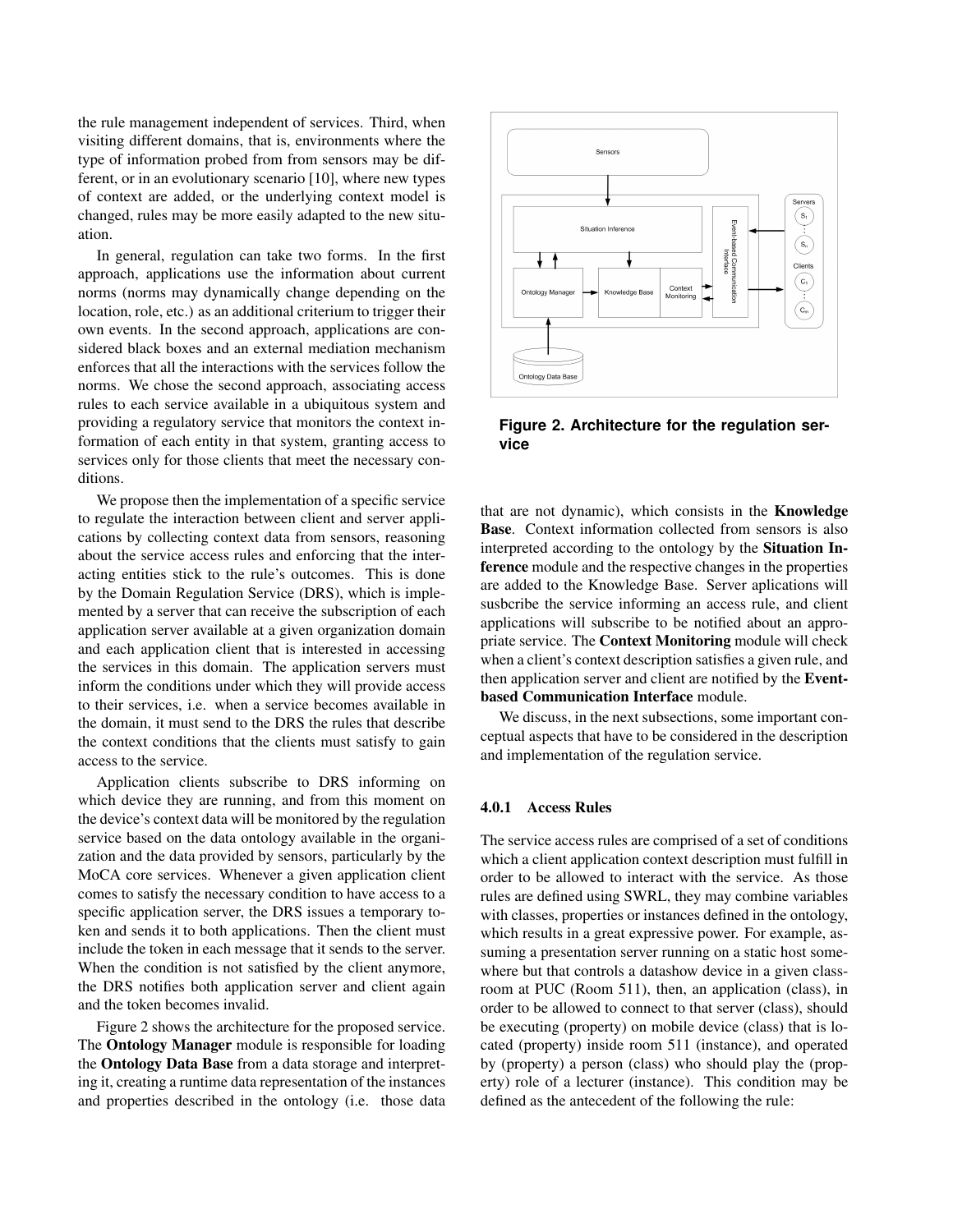## Client(?c) ∧ Server(?s) ∧ isRunningOn(?c,?d) ∧ isLocatedIn(?d, "Room511") ∧ isCarriedBy(?d,?p) ∧ playsRole(?p,"Lecturer") ⇒ hasPermissionToAccess(?c,?s)

The consequent of the rule asserts a new property "hasPermissionToAccess" relating the instances of Client and Server — which are two subclasses of Application, as shown in Figure 1. This property is added dynamically to the knowledge base when the Situation Inference and the Context Monitoring modules identify that a client satifies the proper conditions.

# 4.1 Dynamic Properties and Eventtriggered Reasoning

The reasoning process to verify if a given permission must be granted to a client involves not only the monitoring of context variables that are obtained from some ontology that describes an institution, such as the properties "isCarriedBy" and "playsRole", but also those that are collected from different distributed sensors and vary dynamically, such as the property "isLocatedIn". We name these properties that are not pre-defined in the ontology data base as "dynamic properties", because they are effective only after a sensor produces the proper context values related to them, and are valid only while not replaced by some new context information. As such, they are first defined and change dynamically. Therefore, reasoning operations are event-triggered, because they need to occur only when there is some context data change, that is, when some sensor notifies a different value for the corresponding context type.

Considering the example rule presented before, a new reasoning operation happens only at the event of a change of the property "isLocatedIn" for a monitored device. Since each application client executes on a unique mobile device and the MoCA services also provide context information about devices (location, CPU usage, available memory, etc), we have a device-centric inference process.

To allow a more efficient monitoring of the entities in a system by the Context Monitoring module, the inference service internally defines some intermediary properties, which are equivalent to inferred values for some identifiable subparts of a proposed rule. For example, for a client application being monitored under the rule predented above, we define two intermediary properties that apply to the device being monitored. The first is "isLocatedIn" (property001) and the second is the combination of the properties "isCarriedBy" and "playsRole" (property002). For example, if a client application is running on a given device, it will be monitored to check if the device has "property001=Room511 and property002=Lecturer". This expression needs to be reevaluated only if any of the constituent properties change.

## 4.2 Ephemeral Properties and Latency of a Rule

We define the "hasPermissionToAccess" property relating instances of Client and Server as an "ephemeral property", because it is valid only if and while the condition is true. If the condition becomes false, the property has to be deleted from the knowledge base. As such, the Situation Inference and the Context Monitoring modules that were responsible for setting this rule when a client came to satify the conditions, then start to monitor when the conditions become false, for removing the property from the knowledge base when it happens.

As some context information used to infere the access permission comes from sensors that may be unstable, the permission to access a service could also become unstable and bounce in some circunstances. To prevent this from happening we added a latency to be associated with each rule. In practice, we extended the SWRL ontology used to describe rules, defining the latency as a property for the "rule" concept. The application servers that present their access rules, must define this latency time. When the DRS will identify a permission as not valid anymore only if the access conditions leave to be satisfied for a period longer than the latency.

# 5 Case Study

This case study highlights the great expressive power of our approach. It describes a specific situation to show the regulation of services using permisson rules based on complex expressions that comprise dynamic context data provided by the MoCA services. We will consider the following permission rule:

Server(?s)  $\land$  isRunningOn(?s,?d1)  $\land$  isLocatedIn(?d1,?r)  $\land$ isCarriedBy(?d1,?p1) ∧ playsRole(?p1,"Lecturer") ∧ Client(?c) ∧ isRunningOn(?c,?d2) ∧ isLocatedIn(?d2,?r) ∧ hasFreeMemory(?d2,?x) ∧  $greatest Than(?x, 200) \wedge isCarriedBy(?d2, ?p) \wedge playsRole(?p, "Student") \Rightarrow$ hasPermission(?c,?s)

In this example we assume a service which must be running on the mobile device of a lecturer. The application is a collaborative chat server that allows the teacher and students in the same classroom to exchange messages and files, including .JPG images. The students have to be in the same classroom with their mobile devices for the client applications that they are executing be able to connect to the server. Besides, the students's mobile device must have the amount of free memory greater than 200kB to be allowed to connect.

In practice, when a server application  $S$  with the aforementioned characteristics, subcribes the DRS, supposing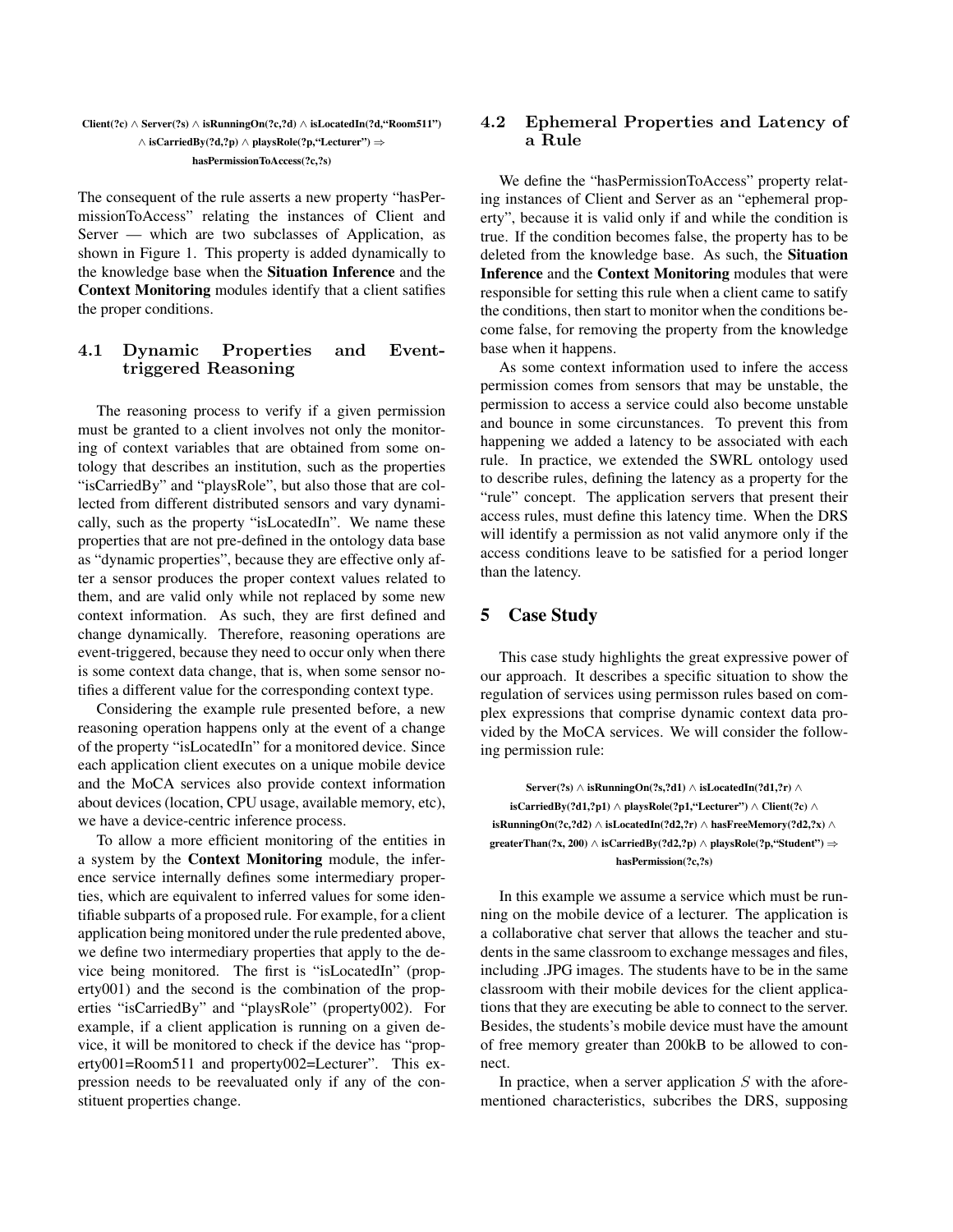

**Figure 3. (a) Context information of Server S. (b) Context information of Clients 1, 2 e 3.**

that this application is executing on Device *D1* which is located in the *Room X* and is operated by *Person P1* that is a *Lecturer*, DRS starts to monitor the respective application clients checking for those running on devices that have "property001=RoomX and property002>200 and property003=Student". Figure3a exemplifies the situation of this application server. While this expression is reevaluated whenever any of the constituent properties of the client's device change, if the location of the server changes, the expression being monitored also changes. For example, in Figure3b, supposing that *Client 1* is evaluated as having "property001=RoomY and property002=300 and property003=Student", if *Person A* enters *Room X* the expression will be reevaluated as true and both client and server will be notified. On the other hand, if instead *Person P1* moves to *Room Y*, the new expression being checked now is "property001=RoomY and property002>200 and property003=Student", and again the expression will be evaluated as true for *Client 1*, but also for *Client 2* and *Client 3*.

## 6 Related Work

The use of policies which constrain the behavior of system components, are becoming an increasingly popular approach to dynamic adjustability of applications in academia and industry [16]. Multiple approaches for policy specification have been proposed that range from formal policy languages that can be processed and interpreted easily and directly by a computer, to rule-based policy notation using an if-then-else format, and to the representation of policies as entries in a table consisting of multiple attributes [7].

KAoS [16] consists in a set of platform-independent ser-

vices that allow the definition of policies to ensure the adequate control over distributed systems. It is one of the first systems to use OWL , i.e., description logic, to describe and specify policies and context conditions. Therefore, KAoS is able to classify and reason about both domain and policy specification basing on ontological subsumption, and to detect policy conflicts statically, i.e., at policy definition time. However, a pure OWL approach encounters some difficulties with regard to the definition of some kinds of policies — particularly those requiring the definition of variables. Relying purely on OWL, it is not possible to define policies that refer to statically unknown values [15].

Rei [5] is a flexible and expressive policy language that is based on deontic concepts, i.e. logic programs, and which can be used to describe several kinds of policies. It allows the description of individual policies as well as group and role based policies. Differently from KAoS, Rei's rulebased approach enables the definition of policies that refer to dynamically determined values, i.e. context variables, thus providing greater expressiveness and flexibility to policy specification [15]. On the other hand, the choice of expressing Rei rules similarly to declarative logic programs prevents it from exploiting the full potential of the OWL language.

In comparison to other rule-based regulation systems, our approach has the advantages fully exploiting the capabilities of the OWL language to describe rules. Besides that, it also allows the definition of rules of access that refer not to static values (or instances) but to dynamically determined values, as discussed in the cases study presented in Section 5. Furthermore, our regulation service is based in the monitoring of the context values to check them against the rules proposed by the services available in a domain.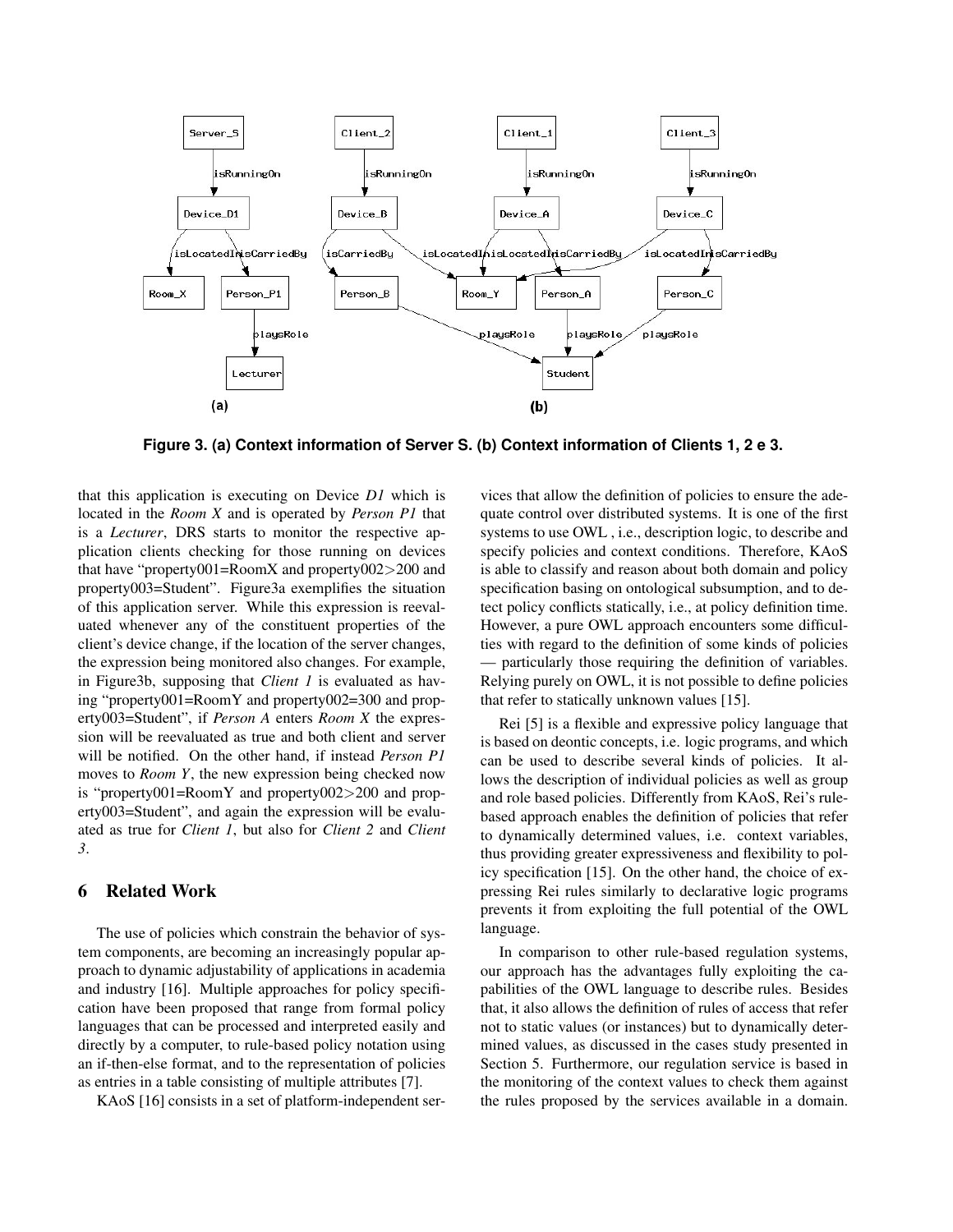Our approach is proactive, as such, DRS auto-detects the permissions for the clients, independently from any synchronous query. That feature is particularly adequate for ubiquitous spaces, where applications must interact seamlessly.

## 7 Conclusion

This work proposes a system that applies regulatory mechanisms to coordinate the interaction among applications in a ubiquitous computing scenario. In our approach, explicit rules are used to describe which applications have access to a service. These rules are comprised by a set of conditions which a client application context description must fulfill in order to be allowed to interact with the service. This service regulates the interaction between client and server applications collecting context data from sensors, reasoning about the permission rules and and enforcing that the interacting applications stick to the rule.

In comparison to other rule-based regulation systems, our approach has the advantages of fully exploiting the capabilities of the OWL language to describe rules, while also enabling the definition of rules of access that refer to dynamically determined values, instead of pre-defined and fixed values. In our approach the rules of access do not need to be previously described for each service. Instead, our regulation service allows that when services become available in a given domain, they present their own access rules. This allows that services running on mobile devices that travel through different domains may use this regulation service.

As its main feature, the proposed system is proactive, that is, by monitoring the context information available, our service auto-detects when any client has permission to access a service independently from any synchronous query, and informs both the client and the server. This characteristic is what makes our system the most adequate for ubiquitous spaces, where applications must interact seamlessly with each other, in a transparent way for the users. As the monitoring associated with the reasoning process may be computationally intensive, our system still tries to achieve a more efficient operation by executing the reasoning operation only when there are changes in context data collected from sensors. As future work we will implement different services with their appropriate set of rules to collect performance results and evaluate the efficiency of the proposed approach with different sets of rules and a growing number of entities involved.

# References

[1] D. Chakraborty, A. Joshi, and Y. Y. amd T. Finin. Toward distributed service discovery in pervasive computing environments. *IEEE Transactions on Mobile Computing*, 2006.

- [2] C. Felicíssimo, R. Choren, J.-P. Briot, and C. Lucena. Supporting regulatory dynamics in open MAS. In *Proceedings of AAMAS06 - Workshop on Coordination, Organization, Institutions and Norms in Agent Systems (COIN-06)*, 2006.
- [3] C. Felicíssimo and C. Lucena. An approach to regulate open multi-agent systems based on a generic normative ontology. In *Proceedings of the 1st Workshop on Software Engineering for Agent-oriented Systems (SEAS 2005)*, 2005.
- [4] I. Horrocks, P. F. Patel-Schneider, H. Boley, S. Tabet, B. Grosof, and M. Dean. SWRL: A semantic web rule language combining owl and ruleml. W3C member submission, 2004.
- [5] L. Kagal, T. Finin, and A. Joshi. A policy language for a pervasive computing environment. In *Proceedings of the IEEE 4th International Workshop on Policies for Distributed Systems and Networks (POLICY 2003)*, pages 63–74, June 2003.
- [6] T. Kindberg and A. Fox. System software for ubiquitous computing. *Pervasive Computing Magazine*, 2002.
- [7] R. Montanari, A. Toninelli, and J. Bradshaw. Context-based security management for multi-agent systems. In *Proceedings of the IEEE 2nd Symposium on Multi-Agent Security and Survivability*, pages 75–84, August 2005.
- [8] F. N. Nascimento, V. Sacramento, G. Baptista, H. K. Rubinsztejn, and M. Endler. Development and evaluation of a positining service based in ieee 802.11 (in Portuguese). In *Proceedings of the XXIV Brazilian Symposium on Computer Networks (SBRC 2006)*, 2006.
- [9] R. Paes, G. Carvalho, H. Almeida, C. Lucena, and P. Alencar. A conceptual architecture for law-governed open multiagent systems. In *Proceedings of Argentine Symposium on Software Engineering (ASSE2004)*, 2004.
- [10] R. Rocha and M. Endler. Context management in heterogeneous, evolving ubiquitous environments. *IEEE Distributed Systems Online*, 7(4), April 2006.
- [11] H. K. Rubinsztejn, M. Endler, V. Sacramento, K. Gonçalves, and F. N. Nascimento. Support for context-aware collaboration. *First International Workshop on Mobility Aware Technologies and Applications (MATA 2004)*, 5(10):34–47, 2004.
- [12] V. Sacramento, M. Endler, H. K. Rubinsztejn, L. S. Lima, K. Gonçalves, F. N. Nascimento, and G. A. Bueno. MoCA: A middleware for developing collaborative applications for mobile users. *IEEE Distributed Systems Online*, 5(10), 2004.
- [13] A. Shehzad, H. Q. Ngo, K. A. Pham, and S. Y. Lee. Formal modeling in context aware systems. In *Proceedings of the First International Workshop on Modeling and Retrieval of Context*, September 2004.
- [14] J. Soldatos, I. Pandis, K. Stamatis, L. Polymenakos, and J. L. Crowley. Agent based middleware infrastructure for autonomous context-aware ubiquitous computing services. *Journal of Computer Communications*, 2006.
- [15] A. Toninelli, L. Kagal, J. M. Bradshaw, and R. Montanari. Rule-based and ontology-based policies: Toward a hybrid approach to control agents in pervasive environments. In *Proceedings of the Semantic Web and Policy Workshop (SWPW)*, November 2005.